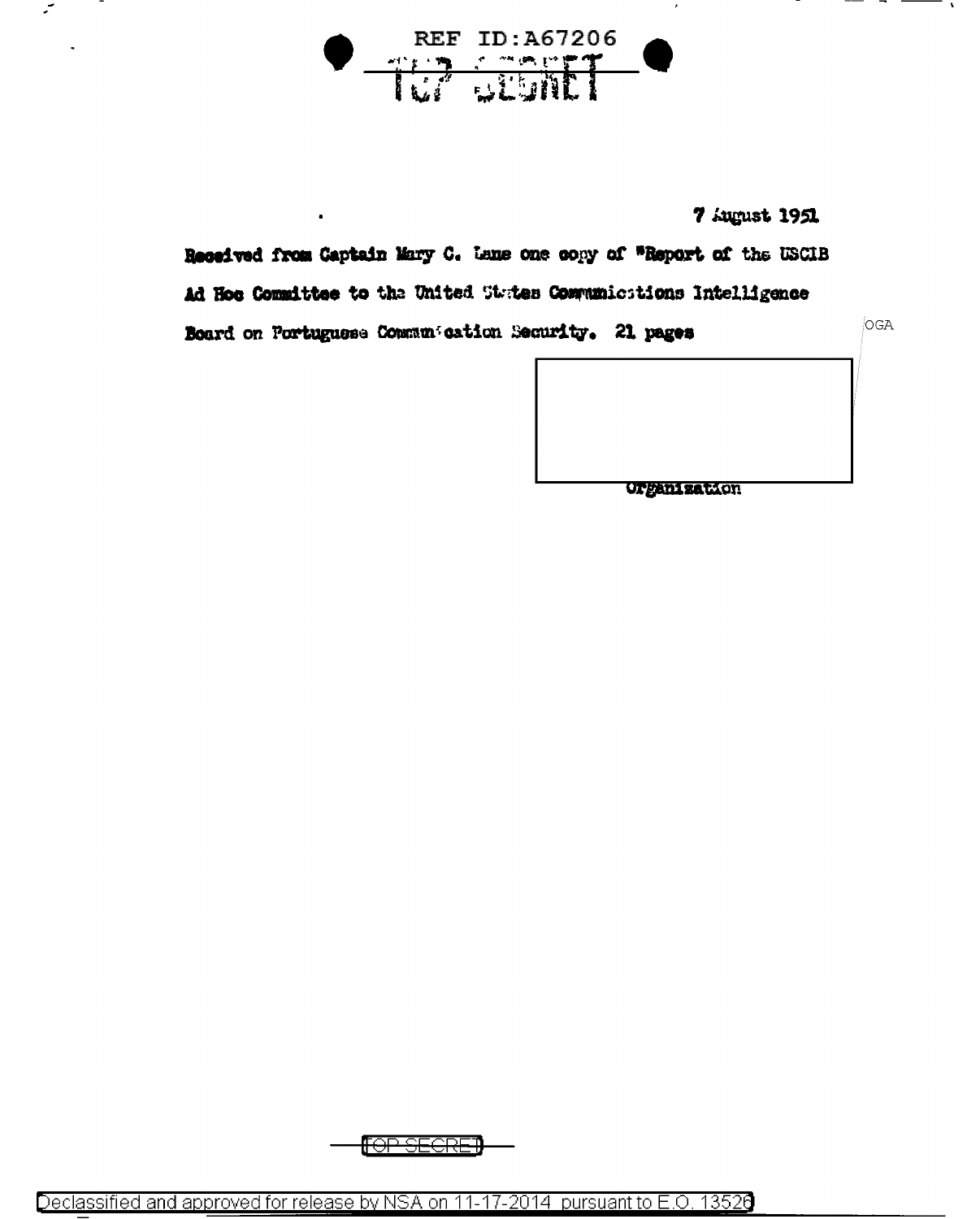

7 August 1951

Received from Captain Mary C. Lane one copy of "Report of the USCIB Ad Hoe Committee to the United States Communications Intelligence Board on Portuguese Communication Security. 21 pages

<del>'OP SECRET</del>

Bennes Hast  $P \sim P$ Organization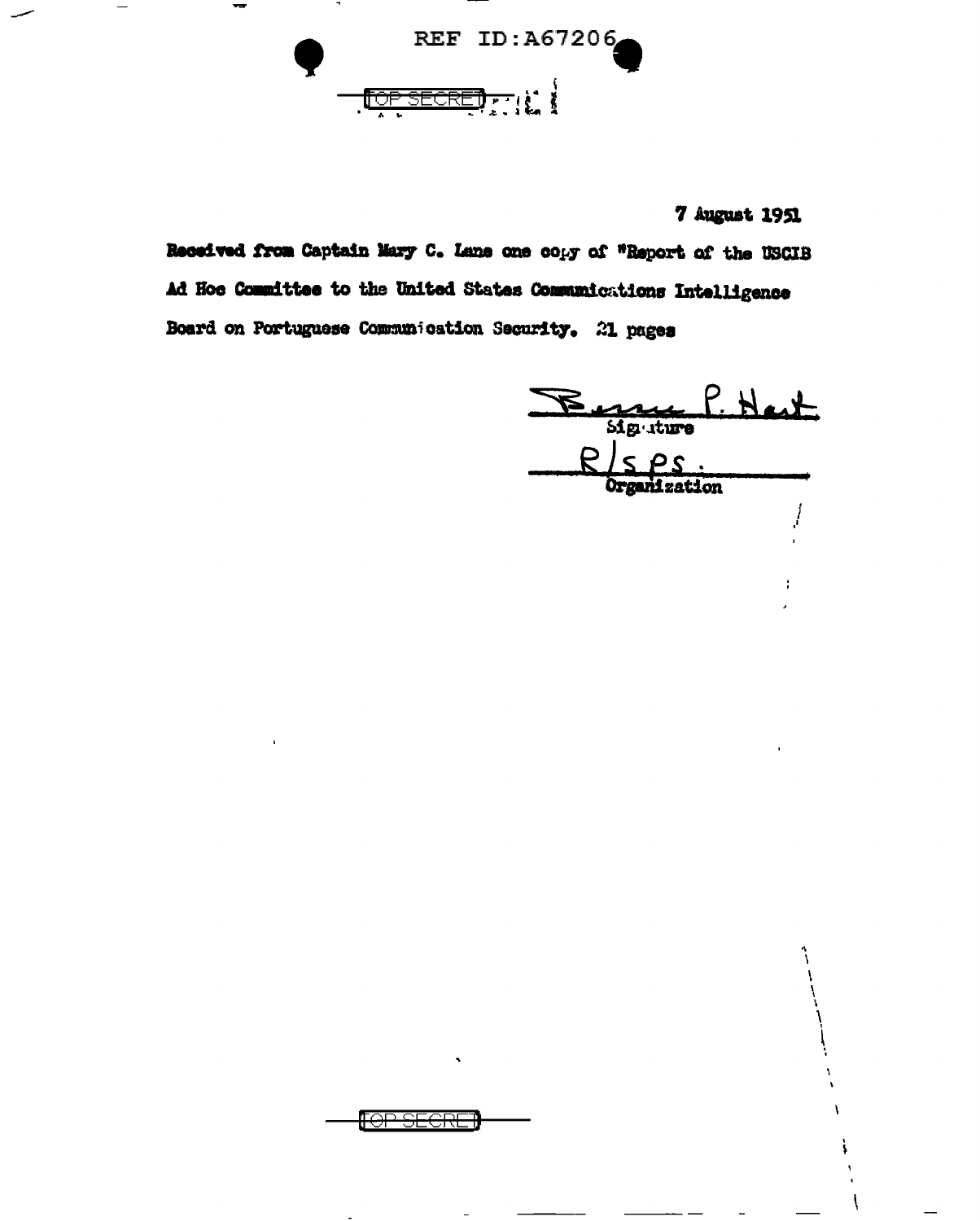REF ID:A67206 Tell Gebrief

7 August 1951

Received from Captain Mary C. Lane one copy of "Report of the USCIB Ad Hoc Committee to the United States Communications Intelligence Board on Portuguese Communication Security. 21 pages

Organization

**MUPSECR**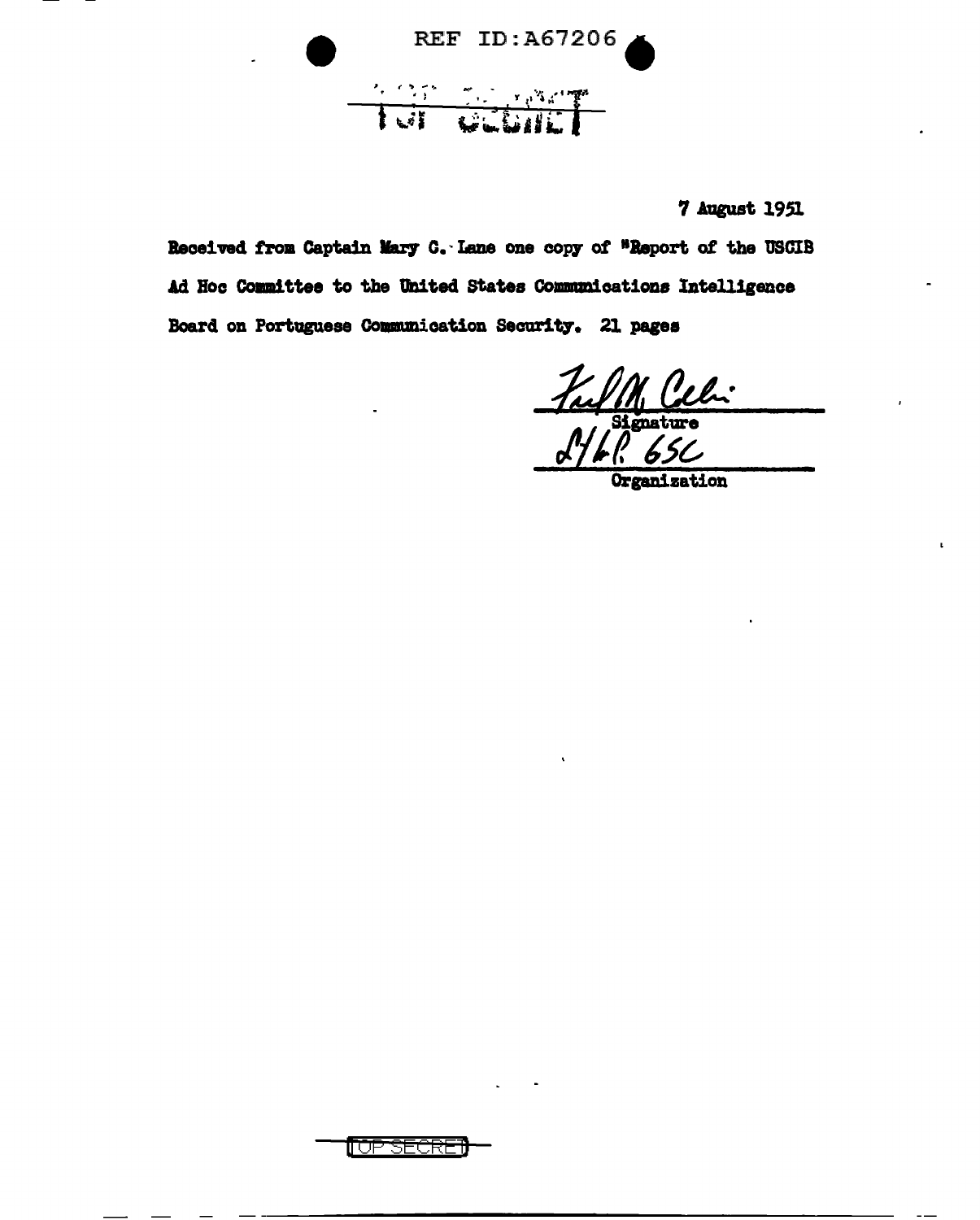REF ID:A67206

7 August 1951

Received from Captain Mary C. Lane one copy of "Report of the USCIB Ad Hoc Committee to the United States Communications Intelligence Board on Portuguese Communication Security. 21 pages

Mar Thitile

Organization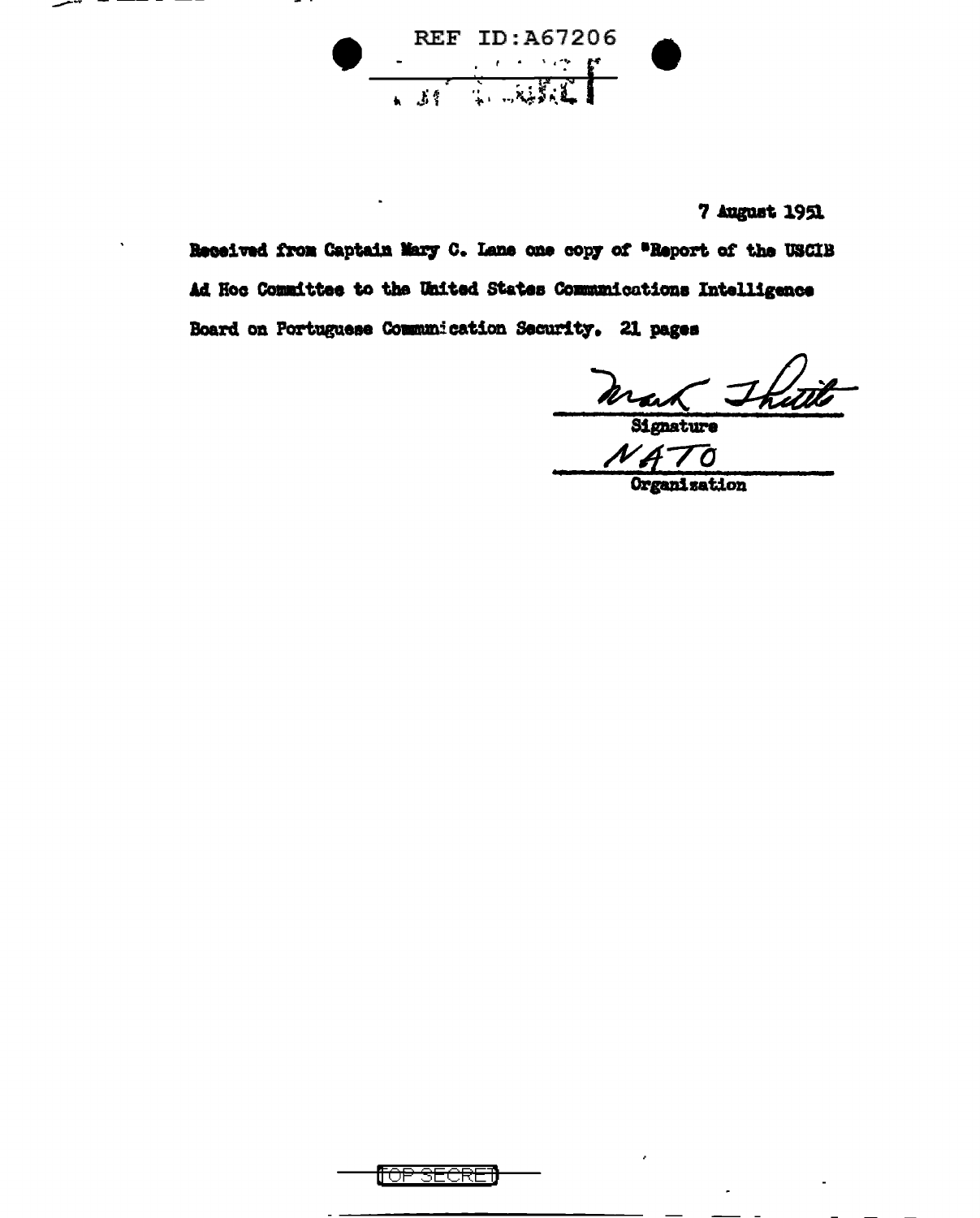

Data  $\frac{160951}{2}$ 

FROM: AFSA-02X

TO: AFSA-OOT

Receipt is hereby acknowledged of the following document:

Report of USCIB Coordinator to USCIB on Portuguese Communication Security (no copy number)

Signature of addresses or his agent

TOP SECRET